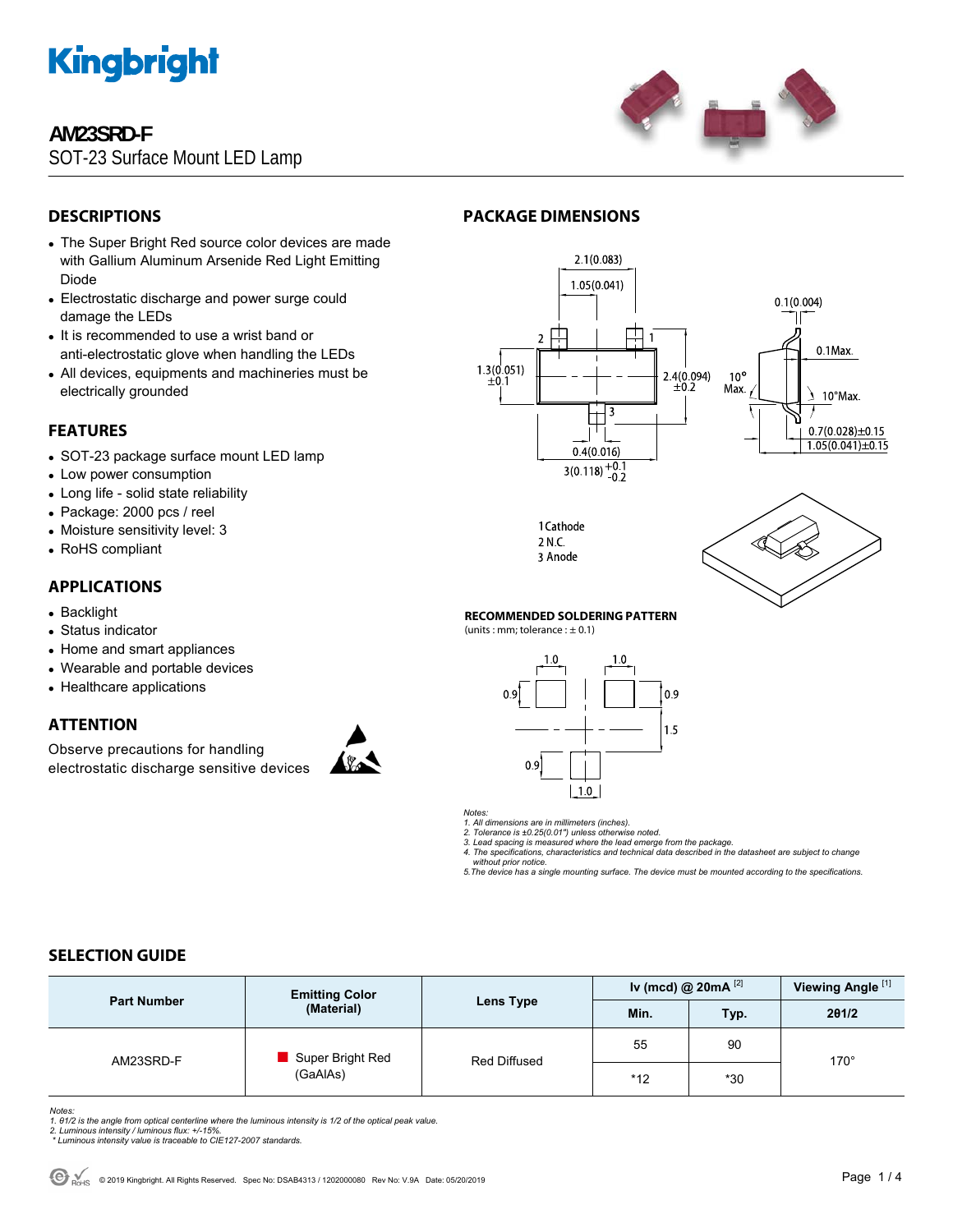# **Kingbright**

### **ELECTRICAL / OPTICAL CHARACTERISTICS at T<sub>A</sub>=25°C**

| <b>Parameter</b>                                    |                                                 |                  | Value |                          | <b>Unit</b> |
|-----------------------------------------------------|-------------------------------------------------|------------------|-------|--------------------------|-------------|
|                                                     | Symbol<br><b>Emitting Color</b><br>Typ.<br>Max. |                  |       |                          |             |
| Wavelength at Peak Emission $I_F$ = 20mA            | $\lambda_{\rm peak}$                            | Super Bright Red | 655   | $\overline{\phantom{a}}$ | nm          |
| Dominant Wavelength $I_F = 20 \text{mA}$            | $\lambda_{dom}$ [1]                             | Super Bright Red | 640   | $\overline{\phantom{a}}$ | nm          |
| Spectral Bandwidth at 50% Φ REL MAX<br>$I_F = 20mA$ | Δλ                                              | Super Bright Red | 20    | $\overline{\phantom{a}}$ | nm          |
| Capacitance                                         | С                                               | Super Bright Red | 45    | $\overline{\phantom{a}}$ | pF          |
| Forward Voltage $I_F$ = 20mA                        | $V_F$ <sup>[2]</sup>                            | Super Bright Red | 1.85  | 2.5                      | v           |
| Reverse Current ( $V_R$ = 5V)                       | ΙR                                              | Super Bright Red |       | 10                       | μA          |

*Notes:* 

1. The dominant wavelength (λd) above is the setup value of the sorting machine. (Tolerance λd : ±1nm. )<br>2. Forward voltage: ±0.1V.<br>3. Wavelength value is traceable to CIE127-2007 standards.<br>4. Excess driving current and /

## **ABSOLUTE MAXIMUM RATINGS at T<sub>A</sub>=25°C**

| <b>Parameter</b>                        | Symbol                     | Value          | Unit         |
|-----------------------------------------|----------------------------|----------------|--------------|
| Power Dissipation                       | $P_D$                      | 75             | mW           |
| Reverse Voltage                         | $V_R$                      | 5              | $\vee$       |
| Junction Temperature                    | $T_j$                      | 115            | $^{\circ}C$  |
| <b>Operating Temperature</b>            | $\mathsf{T}_{\mathsf{op}}$ | $-40$ to $+85$ | °C           |
| Storage Temperature                     | $T_{\text{stg}}$           | $-40$ to $+85$ | $^{\circ}$ C |
| DC Forward Current                      | lF.                        | 30             | mA           |
| <b>Peak Forward Current</b>             | $I_{FM}$ <sup>[1]</sup>    | 155            | mA           |
| Electrostatic Discharge Threshold (HBM) |                            | 3000           | $\vee$       |

Notes:<br>1. 1/10 Duty Cycle, 0.1ms Pulse Width.<br>2. Relative humidity levels maintained between 40% and 60% in production area are recommended to avoid the build-up of static electricity – Ref JEDEC/JESD625-A and JEDEC/J-STD-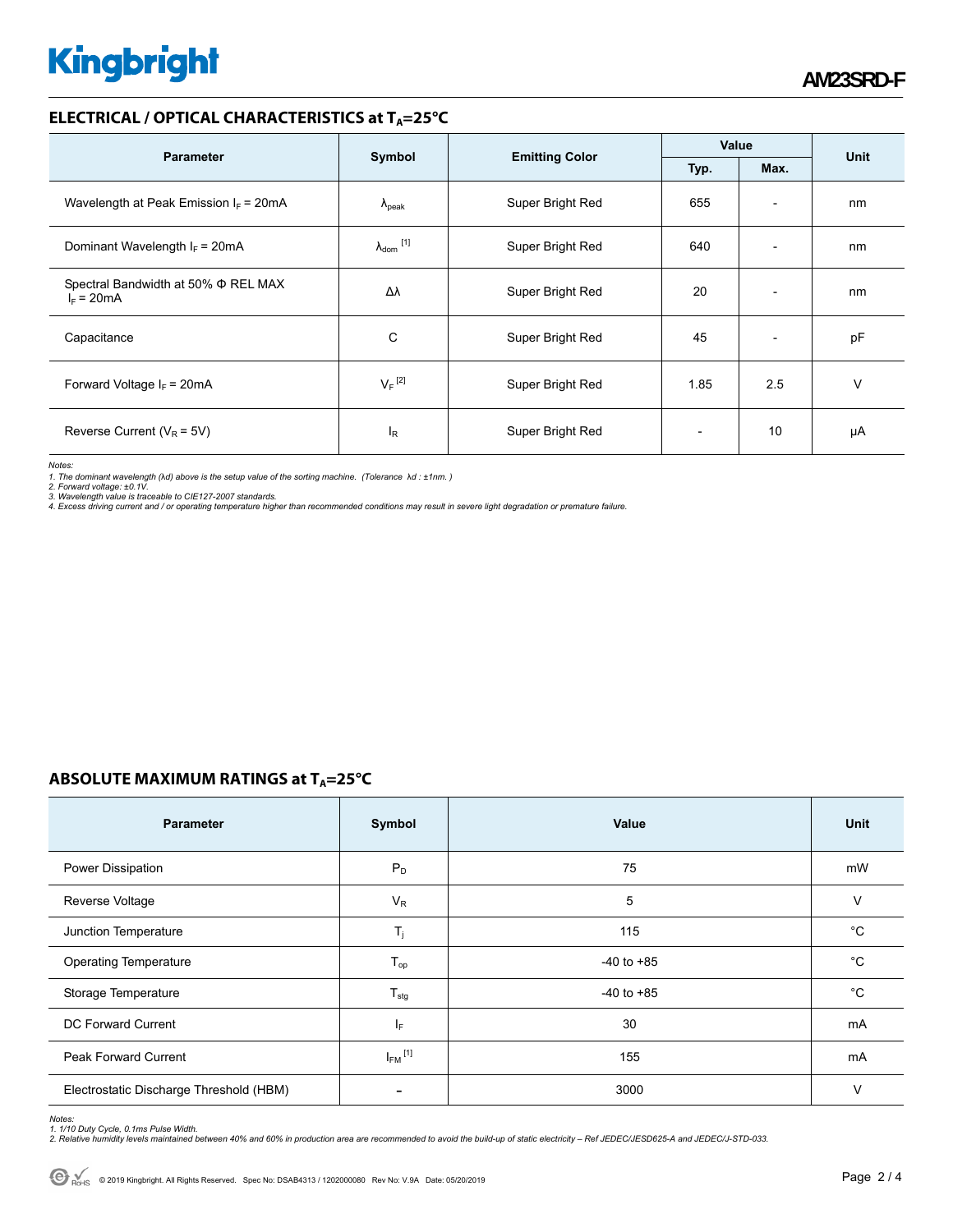# **Kingbright**

### **TECHNICAL DATA**



#### **SPATIAL DISTRIBUTION**



#### **SUPER BRIGHT RED**





#### **REFLOW SOLDERING PROFILE for LEAD-FREE SMD PROCESS**



#### *Notes:*

- 
- 
- 1. Don't cause stress to the LEDs while it is exposed to high temperature.<br>2. The maximum number of reflow soldering passes is 2 times.<br>3. Reflow soldering is recommended. Other soldering methods are not recommended as the  *cause damage to the product.*

#### **TAPE SPECIFICATIONS** (units : mm)



#### **REEL DIMENSION** (units : mm)